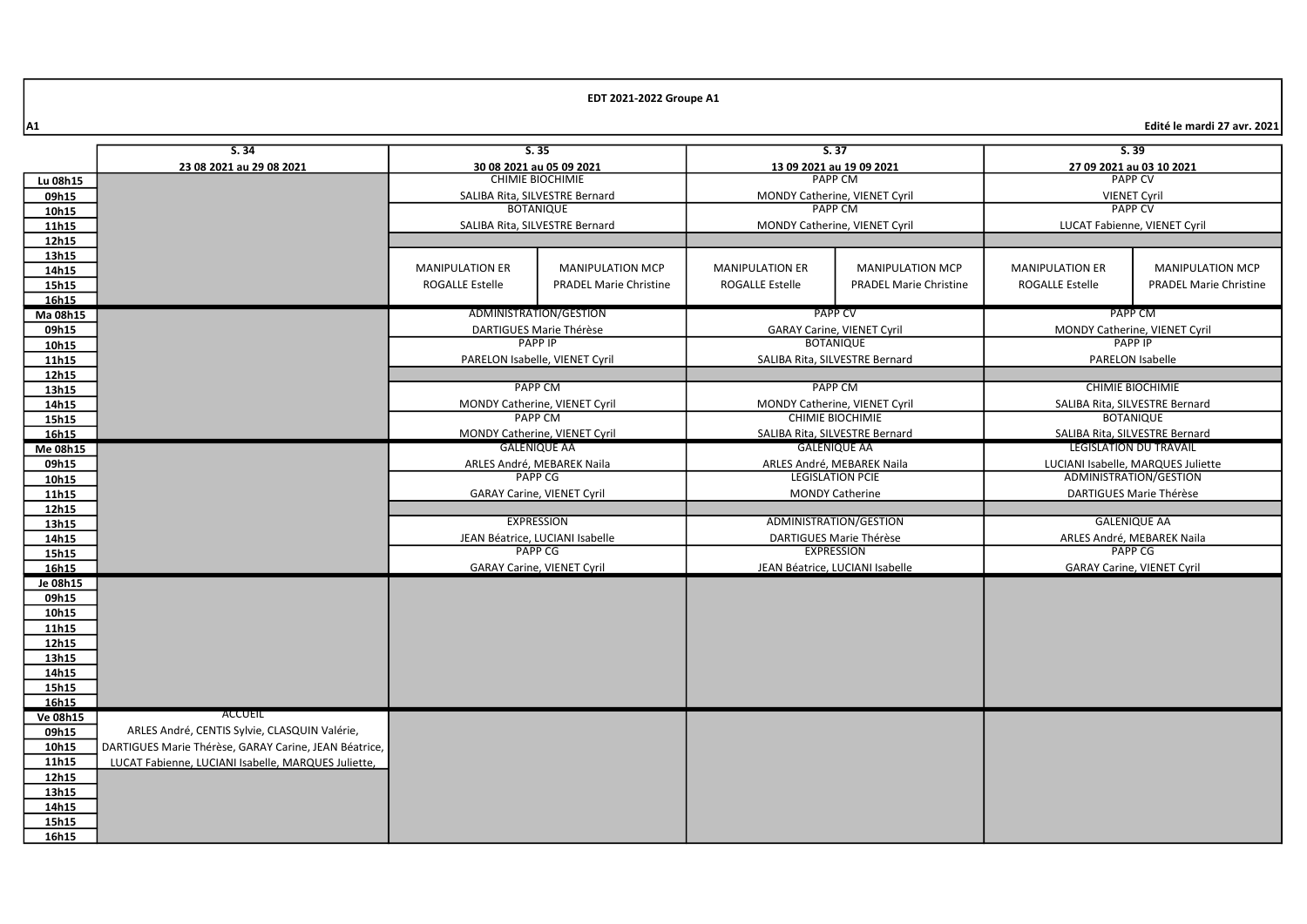|                | S.41                                              |                                 | S.44                                                 |                               | S.46                                                           |                                        | S.48                                                     |                                   |  |
|----------------|---------------------------------------------------|---------------------------------|------------------------------------------------------|-------------------------------|----------------------------------------------------------------|----------------------------------------|----------------------------------------------------------|-----------------------------------|--|
|                | 11 10 2021 au 17 10 2021                          |                                 |                                                      | 01 11 2021 au 07 11 2021      |                                                                | 15 11 2021 au 21 11 2021               |                                                          | 29 11 2021 au 05 12 2021          |  |
| Lu 08h15       | <b>PAPP BS</b>                                    |                                 |                                                      |                               | <b>GALENIQUE VC</b>                                            |                                        | <b>PAPP AP</b>                                           |                                   |  |
| 09h15          | SILVESTRE Bernard, VIENET Cyril                   |                                 |                                                      |                               | CLASQUIN Valérie, SALIBA Rita                                  |                                        | POUIOL Anne. VIENET Cyril                                |                                   |  |
| 10h15          | <b>LEGISLATION PCIE</b>                           |                                 |                                                      |                               | <b>PAPP CM</b>                                                 |                                        | ADMINISTRATION/GESTION                                   |                                   |  |
| 11h15          | MONDY Catherine, SALIBA Rita                      |                                 |                                                      |                               | MONDY Catherine, VIENET Cyril                                  |                                        | DARTIGUES Marie Thérèse                                  |                                   |  |
| 12h15          |                                                   |                                 |                                                      |                               |                                                                |                                        |                                                          |                                   |  |
| 13h15          |                                                   |                                 |                                                      |                               |                                                                |                                        |                                                          |                                   |  |
| 14h15          | <b>MANIPULATION MCP</b>                           | <b>MANIPULATION VC</b>          |                                                      |                               | <b>MANIPULATION ER</b>                                         | <b>MANIPULATION MCP</b>                | <b>MANIPULATION ER</b>                                   | <b>MANIPULATION MCP</b>           |  |
| 15h15          | <b>PRADEL Marie Christine</b>                     | CLASQUIN Valérie                |                                                      |                               | ROGALLE Estelle                                                | <b>PRADEL Marie Christine</b>          | <b>ROGALLE Estelle</b>                                   | <b>PRADEL Marie Christine</b>     |  |
| 16h15          |                                                   |                                 |                                                      |                               |                                                                |                                        |                                                          |                                   |  |
| Ma 08h15       |                                                   | <b>CHIMIE BIOCHIMIE</b>         | <b>GALENIQUE VC</b>                                  |                               | <b>PAPP IP</b>                                                 |                                        |                                                          | <b>CHIMIE BIOCHIMIE</b>           |  |
| 09h15          | SALIBA Rita, SILVESTRE Bernard                    |                                 | CLASQUIN Valérie, SALIBA Rita                        |                               | PARELON Isabelle, VIENET Cyril                                 |                                        |                                                          | SALIBA Rita, SILVESTRE Bernard    |  |
| 10h15          |                                                   | PAPP <sub>CG</sub>              | <b>PAPP CM</b>                                       |                               | <b>PAPP CM</b>                                                 |                                        |                                                          | PAPP <sub>CM</sub>                |  |
| 11h15          | <b>GARAY Carine, VIENET Cyril</b>                 |                                 | MONDY Catherine, VIENET Cyril                        |                               |                                                                | LUCAT Fabienne, MONDY Catherine        |                                                          | MONDY Catherine, VIENET Cyril     |  |
| 12h15          |                                                   |                                 |                                                      |                               |                                                                |                                        |                                                          |                                   |  |
| 13h15          |                                                   | <b>PAPP IP</b>                  | <b>PAPP CM</b>                                       |                               | <b>CHIMIE BIOCHIMIE</b>                                        |                                        | <b>COMMENTAIRE MCP</b>                                   | <b>COMMENTAIRE VC</b>             |  |
| 14h15          | PARELON Isabelle, VIENET Cyril                    |                                 | MONDY Catherine, VIENET Cyril                        |                               | SALIBA Rita, SILVESTRE Bernard                                 |                                        | <b>PRADEL Marie Christine</b>                            | <b>CLASQUIN Valérie</b>           |  |
| 15h15          |                                                   | <b>EXPRESSION</b>               | <b>PAPP BS</b>                                       |                               | <b>EXPRESSION</b>                                              |                                        | <b>LEGISLATION DU TRAVAIL</b>                            |                                   |  |
| 16h15          |                                                   | JEAN Béatrice, LUCIANI Isabelle | SILVESTRE Bernard, VIENET Cyril                      |                               | JEAN Béatrice, LUCIANI Isabelle                                |                                        | LUCIANI Isabelle, MARQUES Juliette                       |                                   |  |
| Me 08h15       |                                                   | ADMINISTRATION/GESTION          | <b>MICROBIOLOGIE</b>                                 |                               | PAPP BS                                                        |                                        | <b>MICROBIOLOGIE</b>                                     |                                   |  |
| 09h15          | DARTIGUES Marie Thérèse                           |                                 | CENTIS Sylvie, DARTIGUES Marie Thérèse               |                               | SILVESTRE Bernard, VIENET Cyril                                |                                        | CENTIS Sylvie, DARTIGUES Marie Thérèse<br><b>PAPP CM</b> |                                   |  |
| 10h15          | <b>PAPP CM</b>                                    |                                 | <b>GALENIQUE AA</b>                                  |                               |                                                                | <b>MICROBIOLOGIE</b>                   |                                                          |                                   |  |
| 11h15          | MONDY Catherine, VIENET Cyril                     |                                 | ARLES André, SALIBA Rita                             |                               |                                                                | CENTIS Sylvie, DARTIGUES Marie Thérèse |                                                          | MONDY Catherine, VIENET Cyril     |  |
| 12h15          |                                                   |                                 |                                                      | <b>LEGISLATION DU TRAVAIL</b> |                                                                |                                        |                                                          |                                   |  |
| 13h15          | <b>GALENIQUE VC</b>                               |                                 |                                                      |                               |                                                                | <b>GALENIQUE AA</b>                    |                                                          | <b>PAPP BS</b>                    |  |
| 14h15          | CLASQUIN Valérie, MEBAREK Naila<br><b>PAPP IP</b> |                                 | LUCIANI Isabelle, MARQUES Juliette<br><b>PAPP IP</b> |                               |                                                                | ARLES André, MEBAREK Naila             |                                                          | SILVESTRE Bernard, VIENET Cyril   |  |
| 15h15          |                                                   |                                 |                                                      |                               | <b>MICROBIOLOGIE</b><br>CENTIS Sylvie, DARTIGUES Marie Thérèse |                                        |                                                          | <b>PAPP CG</b>                    |  |
| 16h15          | PARELON Isabelle, VIENET Cyril                    |                                 | <b>PARELON Isabelle</b>                              |                               |                                                                |                                        |                                                          | <b>GARAY Carine, VIENET Cyril</b> |  |
| Je 08h15       |                                                   |                                 | <b>CHIMIE BIOCHIMIE</b>                              |                               |                                                                |                                        |                                                          |                                   |  |
| 09h15          |                                                   |                                 | SALIBA Rita, SILVESTRE Bernard<br><b>PAPP AP</b>     |                               |                                                                |                                        |                                                          |                                   |  |
| 10h15          |                                                   |                                 |                                                      |                               |                                                                |                                        |                                                          |                                   |  |
| 11h15          |                                                   |                                 | <b>POUIOL Anne. VIENET Cyril</b>                     |                               |                                                                |                                        |                                                          |                                   |  |
| 12h15          |                                                   |                                 |                                                      |                               |                                                                |                                        |                                                          |                                   |  |
| 13h15<br>14h15 |                                                   |                                 | <b>MANIPULATION MCP</b>                              | <b>MANIPULATION VC</b>        |                                                                |                                        |                                                          |                                   |  |
| 15h15          |                                                   |                                 | <b>PRADEL Marie Christine</b>                        | CLASQUIN Valérie              |                                                                |                                        |                                                          |                                   |  |
| 16h15          |                                                   |                                 |                                                      |                               |                                                                |                                        |                                                          |                                   |  |
| Ve 08h15       |                                                   |                                 |                                                      |                               |                                                                |                                        |                                                          |                                   |  |
| 09h15          |                                                   |                                 |                                                      |                               |                                                                |                                        |                                                          |                                   |  |
| 10h15          |                                                   |                                 |                                                      |                               |                                                                |                                        |                                                          |                                   |  |
| 11h15          |                                                   |                                 |                                                      |                               |                                                                |                                        |                                                          |                                   |  |
| 12h15          |                                                   |                                 |                                                      |                               |                                                                |                                        |                                                          |                                   |  |
| 13h15          |                                                   |                                 |                                                      |                               |                                                                |                                        |                                                          |                                   |  |
| 14h15          |                                                   |                                 |                                                      |                               |                                                                |                                        |                                                          |                                   |  |
| 15h15          |                                                   |                                 |                                                      |                               |                                                                |                                        |                                                          |                                   |  |
| 16h15          |                                                   |                                 |                                                      |                               |                                                                |                                        |                                                          |                                   |  |
|                |                                                   |                                 |                                                      |                               |                                                                |                                        |                                                          |                                   |  |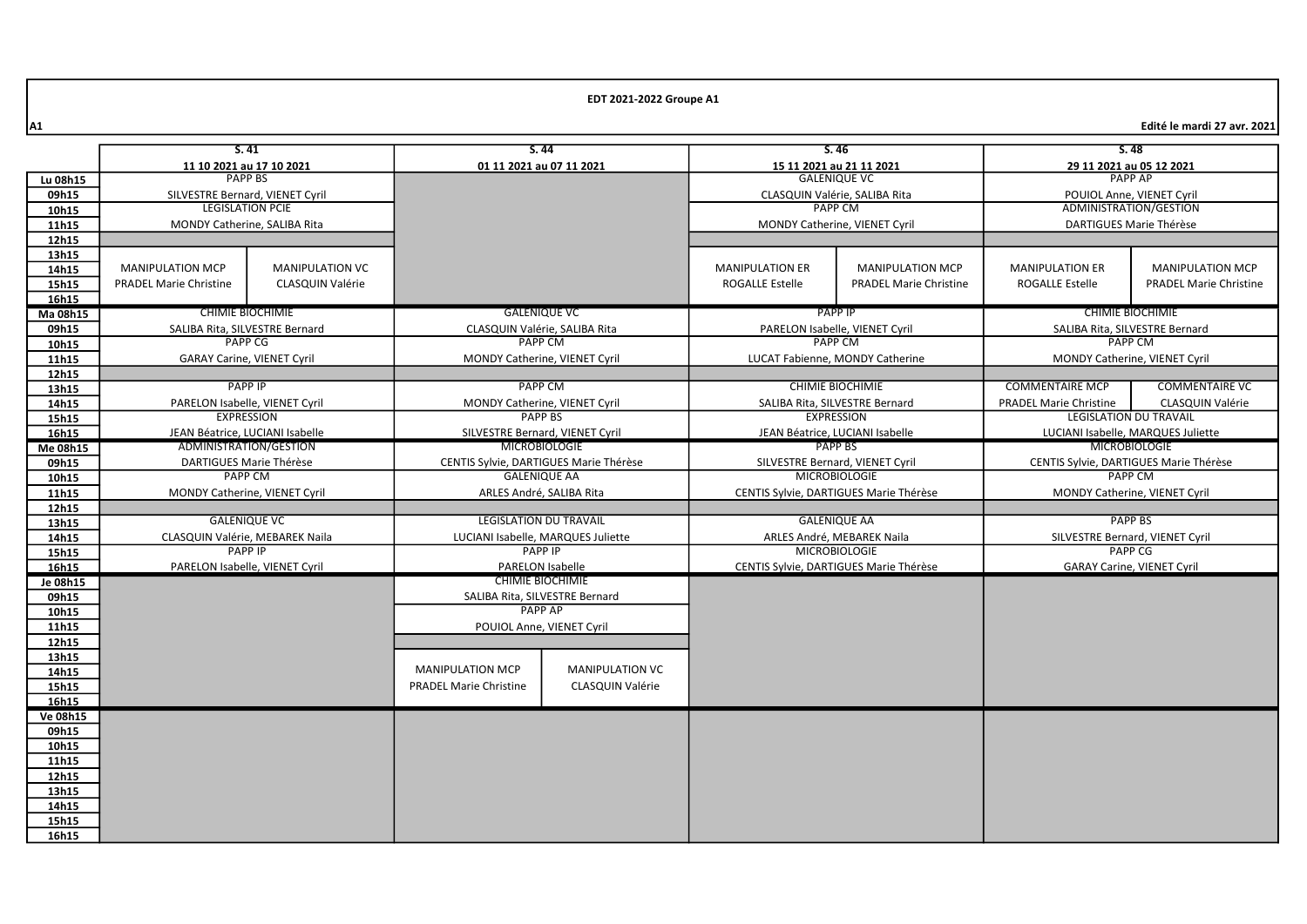|          | S.50                                   |                                 | S.1                                                                        |                                | S.3                                                      |                         | 5.5                                                                     |                                    |
|----------|----------------------------------------|---------------------------------|----------------------------------------------------------------------------|--------------------------------|----------------------------------------------------------|-------------------------|-------------------------------------------------------------------------|------------------------------------|
|          | 13 12 2021 au 19 12 2021               |                                 | 03 01 2022 au 09 01 2022                                                   |                                | 17 01 2022 au 23 01 2022                                 |                         | 31 01 2022 au 06 02 2022                                                |                                    |
| Lu 08h15 | <b>PAPP BS</b>                         |                                 | <b>PAPP CV</b>                                                             |                                | ADMINISTRATION/GESTION                                   |                         | <b>CHIMIE BIOCHIMIE</b>                                                 |                                    |
| 09h15    | <b>SILVESTRE Bernard</b>               |                                 | <b>VIENET Cvril</b>                                                        |                                | DARTIGUES Marie Thérèse                                  |                         | SALIBA Rita, SILVESTRE Bernard                                          |                                    |
| 10h15    |                                        | ADMINISTRATION/GESTION          | ADMINISTRATION/GESTION                                                     |                                | <b>CHIMIE BIOCHIMIE</b>                                  |                         | PHYTOTHERAPIE                                                           |                                    |
| 11h15    | DARTIGUES Marie Thérèse                |                                 | DARTIGUES Marie Thérèse                                                    |                                | SALIBA Rita, SILVESTRE Bernard                           |                         | POUIOL Anne                                                             |                                    |
| 12h15    |                                        |                                 |                                                                            |                                |                                                          |                         |                                                                         |                                    |
| 13h15    | <b>COMMENTAIRE MCP</b>                 | <b>COMMENTAIRE VC</b>           |                                                                            |                                |                                                          |                         |                                                                         |                                    |
| 14h15    | <b>PRADEL Marie Christine</b>          | CLASQUIN Valérie                | <b>MANIPULATION ER</b>                                                     | <b>MANIPULATION MCP</b>        | <b>MANIPULATION ER</b>                                   | <b>MANIPULATION VC</b>  | <b>MANIPULATION ER</b>                                                  | <b>MANIPULATION MCP</b>            |
| 15h15    |                                        | <b>GALENIQUE VC</b>             | <b>ROGALLE Estelle</b>                                                     | <b>PRADEL Marie Christine</b>  | <b>ROGALLE Estelle</b>                                   | <b>CLASQUIN Valérie</b> | <b>ROGALLE Estelle</b>                                                  | <b>PRADEL Marie Christine</b>      |
| 16h15    |                                        | CLASQUIN Valérie, SALIBA Rita   |                                                                            |                                |                                                          |                         |                                                                         |                                    |
| Ma 08h15 |                                        | <b>CHIMIE BIOCHIMIE</b>         | PAPP CM                                                                    |                                | <b>LEGISLATION PCIE</b>                                  |                         |                                                                         | <b>CHIMIE BIOCHIMIE</b>            |
| 09h15    |                                        | SALIBA Rita, SILVESTRE Bernard  | MONDY Catherine, VIENET Cyril                                              |                                | <b>MONDY Catherine</b>                                   |                         | SALIBA Rita, SILVESTRE Bernard                                          |                                    |
| 10h15    |                                        | <b>PAPP CM</b>                  |                                                                            | <b>CHIMIE BIOCHIMIE</b>        | <b>COMMENTAIRE MCP</b>                                   | <b>COMMENTAIRE CG</b>   | <b>COMMENTAIRE CG</b>                                                   | <b>COMMENTAIRE MCP</b>             |
| 11h15    | MONDY Catherine, VIENET Cyril          |                                 |                                                                            | SALIBA Rita, SILVESTRE Bernard | <b>PRADEL Marie Christine</b>                            | <b>GARAY Carine</b>     | <b>GARAY Carine</b>                                                     | <b>PRADEL Marie Christine</b>      |
| 12h15    |                                        |                                 |                                                                            |                                |                                                          |                         |                                                                         |                                    |
|          |                                        | <b>PAPP IP</b>                  | <b>COMMENTAIRE MCP</b>                                                     | <b>COMMENTAIRE VC</b>          | <b>LEGISLATION PCIE</b>                                  |                         | <b>PAPP CG</b>                                                          |                                    |
| 13h15    |                                        | PARELON Isabelle, VIENET Cyril  |                                                                            |                                |                                                          |                         | <b>GARAY Carine, VIENET Cyril</b>                                       |                                    |
| 14h15    |                                        | <b>PAPP CM</b>                  | <b>PRADEL Marie Christine</b><br><b>CLASQUIN Valérie</b><br><b>PAPP IP</b> |                                | MONDY Catherine, SALIBA Rita<br><b>PAPP CM</b>           |                         | <b>GALENIQUE AA</b>                                                     |                                    |
| 15h15    |                                        |                                 |                                                                            |                                |                                                          |                         | ARLES André, SALIBA Rita                                                |                                    |
| 16h15    | MONDY Catherine, VIENET Cyril          |                                 | PARELON Isabelle, VIENET Cyril                                             |                                | MONDY Catherine, VIENET Cyril<br><b>LEGISLATION PCIE</b> |                         | <b>MICROBIOLOGIE</b>                                                    |                                    |
| Me 08h15 | <b>LEGISLATION PCIE</b>                |                                 | <b>GALENIQUE AA</b>                                                        |                                |                                                          |                         |                                                                         |                                    |
| 09h15    | <b>MONDY Catherine</b>                 |                                 | ARLES André, SALIBA Rita                                                   |                                | <b>MONDY Catherine</b><br><b>GALENIQUE AA</b>            |                         | CENTIS Sylvie, DARTIGUES Marie Thérèse<br><b>LEGISLATION DU TRAVAIL</b> |                                    |
| 10h15    | <b>MICROBIOLOGIE</b>                   |                                 | <b>MICROBIOLOGIE</b>                                                       |                                |                                                          |                         |                                                                         |                                    |
| 11h15    | CENTIS Sylvie, DARTIGUES Marie Thérèse |                                 | CENTIS Sylvie, DARTIGUES Marie Thérèse                                     |                                | ARLES André, MEBAREK Naila                               |                         |                                                                         | LUCIANI Isabelle, MARQUES Juliette |
| 12h15    |                                        |                                 |                                                                            |                                |                                                          |                         |                                                                         |                                    |
| 13h15    |                                        | <b>EXPRESSION</b>               | <b>PAPP CM</b>                                                             |                                | <b>EXPRESSION</b>                                        |                         |                                                                         | <b>GALENIQUE VC</b>                |
| 14h15    |                                        | JEAN Béatrice, LUCIANI Isabelle | MONDY Catherine, VIENET Cyril                                              |                                | JEAN Béatrice, LUCIANI Isabelle                          |                         |                                                                         | CLASQUIN Valérie, MEBAREK Naila    |
| 15h15    |                                        | <b>PAPP CG</b>                  | <b>LEGISLATION DU TRAVAIL</b>                                              |                                | <b>MICROBIOLOGIE</b>                                     |                         |                                                                         | <b>PAPP CV</b>                     |
| 16h15    | <b>GARAY Carine, VIENET Cyril</b>      |                                 | LUCIANI Isabelle, MARQUES Juliette                                         |                                | CENTIS Sylvie, DARTIGUES Marie Thérèse                   |                         |                                                                         | <b>VIENET Cyril</b>                |
| Je 08h15 |                                        |                                 |                                                                            |                                |                                                          |                         |                                                                         |                                    |
| 09h15    |                                        |                                 |                                                                            |                                |                                                          |                         |                                                                         |                                    |
| 10h15    |                                        |                                 |                                                                            |                                |                                                          |                         |                                                                         |                                    |
| 11h15    |                                        |                                 |                                                                            |                                |                                                          |                         |                                                                         |                                    |
| 12h15    |                                        |                                 |                                                                            |                                |                                                          |                         |                                                                         |                                    |
| 13h15    |                                        |                                 |                                                                            |                                |                                                          |                         |                                                                         |                                    |
| 14h15    |                                        |                                 |                                                                            |                                |                                                          |                         |                                                                         |                                    |
| 15h15    |                                        |                                 |                                                                            |                                |                                                          |                         |                                                                         |                                    |
| 16h15    |                                        |                                 |                                                                            |                                |                                                          |                         |                                                                         |                                    |
| Ve 08h15 |                                        |                                 |                                                                            |                                |                                                          |                         |                                                                         |                                    |
| 09h15    |                                        |                                 |                                                                            |                                |                                                          |                         |                                                                         |                                    |
| 10h15    |                                        |                                 |                                                                            |                                |                                                          |                         |                                                                         |                                    |
| 11h15    |                                        |                                 |                                                                            |                                |                                                          |                         |                                                                         |                                    |
| 12h15    |                                        |                                 |                                                                            |                                |                                                          |                         |                                                                         |                                    |
| 13h15    |                                        |                                 |                                                                            |                                |                                                          |                         |                                                                         |                                    |
| 14h15    |                                        |                                 |                                                                            |                                |                                                          |                         |                                                                         |                                    |
| 15h15    |                                        |                                 |                                                                            |                                |                                                          |                         |                                                                         |                                    |
| 16h15    |                                        |                                 |                                                                            |                                |                                                          |                         |                                                                         |                                    |
|          |                                        |                                 |                                                                            |                                |                                                          |                         |                                                                         |                                    |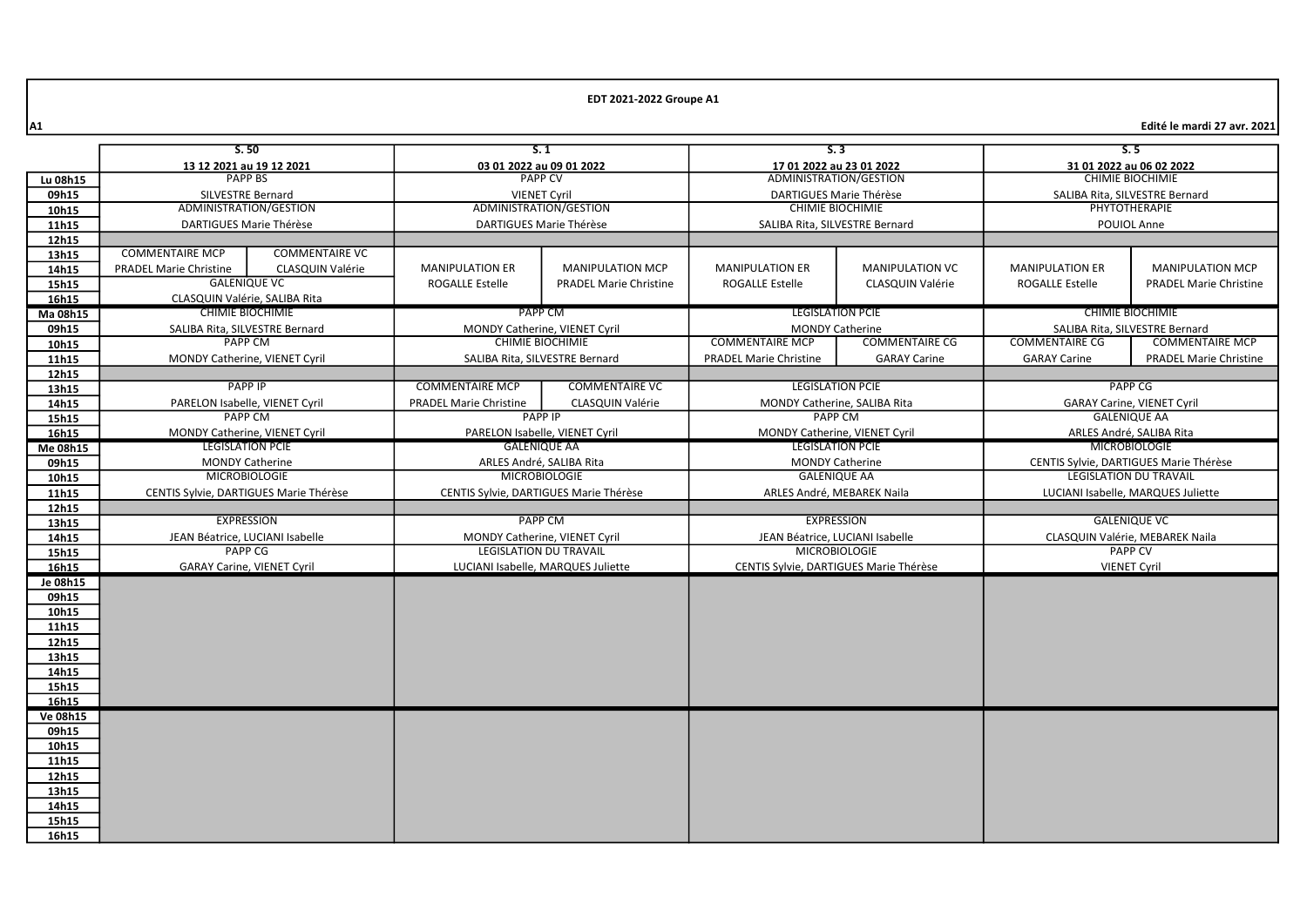|                | S.7                                                       |                               |                                                                         | S.10                          |                                                     | S.12                            |                                                    | S.14                            |
|----------------|-----------------------------------------------------------|-------------------------------|-------------------------------------------------------------------------|-------------------------------|-----------------------------------------------------|---------------------------------|----------------------------------------------------|---------------------------------|
|                | 14 02 2022 au 20 02 2022                                  |                               | 07 03 2022 au 13 03 2022                                                |                               | 21 03 2022 au 27 03 2022                            |                                 | 04 04 2022 au 10 04 2022                           |                                 |
| Lu 08h15       | <b>PAPP CM</b>                                            |                               | <b>CHIMIE BIOCHIMIE</b>                                                 |                               |                                                     |                                 |                                                    | <b>CHIMIE BIOCHIMIE</b>         |
| 09h15          | MONDY Catherine, VIENET Cyril                             |                               | SALIBA Rita, SILVESTRE Bernard                                          |                               |                                                     |                                 |                                                    | SALIBA Rita, SILVESTRE Bernard  |
| 10h15          | PHYTOTHERAPIE                                             |                               | <b>BOTANIQUE</b>                                                        |                               |                                                     |                                 |                                                    | <b>BOTANIQUE</b>                |
| 11h15          | POUIOL Anne                                               |                               | SALIBA Rita, SILVESTRE Bernard                                          |                               |                                                     |                                 |                                                    | SALIBA Rita, SILVESTRE Bernard  |
| 12h15          |                                                           |                               |                                                                         |                               |                                                     |                                 |                                                    |                                 |
| 13h15          |                                                           |                               |                                                                         |                               |                                                     |                                 |                                                    | <b>PAPP BS</b>                  |
| 14h15          | <b>MANIPULATION ER</b>                                    | <b>MANIPULATION VC</b>        | <b>MANIPULATION ER</b>                                                  | <b>MANIPULATION MTD</b>       |                                                     |                                 |                                                    | SILVESTRE Bernard, VIENET Cyril |
| 15h15          | <b>ROGALLE Estelle</b>                                    | <b>CLASQUIN Valérie</b>       | <b>ROGALLE Estelle</b>                                                  | DARTIGUES Marie Thérèse       |                                                     |                                 | <b>TAP MCP</b>                                     | <b>TAP ER</b>                   |
| 16h15          | <b>CHIMIE BIOCHIMIE</b>                                   |                               |                                                                         |                               |                                                     |                                 | <b>PRADEL Marie Christine</b>                      | <b>ROGALLE Estelle</b>          |
| Ma 08h15       |                                                           |                               | PAPP CM                                                                 |                               | <b>PAPP CV</b>                                      |                                 | <b>BOTANIQUE</b><br>SALIBA Rita, SILVESTRE Bernard |                                 |
| 09h15          | SALIBA Rita, SILVESTRE Bernard<br><b>CHIMIE BIOCHIMIE</b> |                               | LUCAT Fabienne, MONDY Catherine<br>ADMINISTRATION/GESTION               |                               | LUCAT Fabienne, VIENET Cyril<br><b>GALENIQUE VC</b> |                                 | <b>TAP ER</b>                                      | <b>TAP CM</b>                   |
| 10h15          | SALIBA Rita, SILVESTRE Bernard                            |                               |                                                                         | DARTIGUES Marie Thérèse       |                                                     | CLASQUIN Valérie, MEBAREK Naila | <b>ROGALLE Estelle</b>                             | MIQUEL Christian                |
| 11h15<br>12h15 |                                                           |                               |                                                                         |                               |                                                     |                                 |                                                    |                                 |
| 13h15          | <b>PAPP CM</b>                                            |                               |                                                                         | <b>PAPP CM</b>                | <b>COMMENTAIRE MCP</b>                              | <b>COMMENTAIRE VC</b>           | <b>COMMENTAIRE ER</b>                              | <b>COMMENTAIRE VC</b>           |
| 14h15          |                                                           | MONDY Catherine, VIENET Cyril |                                                                         | MONDY Catherine, VIENET Cyril | <b>PRADEL Marie Christine</b>                       | CLASQUIN Valérie                | <b>ROGALLE Estelle</b>                             | <b>CLASQUIN Valérie</b>         |
| 15h15          | <b>COMMENTAIRE MCP</b>                                    | <b>COMMENTAIRE VC</b>         |                                                                         | <b>PAPP CM</b>                | <b>TAP VC</b>                                       | <b>TAP MCP</b>                  |                                                    | <b>CHIMIE BIOCHIMIE</b>         |
| 16h15          | <b>PRADEL Marie Christine</b>                             | CLASQUIN Valérie              |                                                                         | <b>MONDY Catherine</b>        | CLASQUIN Valérie                                    | <b>PRADEL Marie Christine</b>   |                                                    | SALIBA Rita, SILVESTRE Bernard  |
| Me 08h15       | <b>PAPP IP</b>                                            |                               | <b>BOTANIQUE</b>                                                        |                               |                                                     | <b>LEGISLATION PCIE</b>         | <b>GALENIQUE AA</b>                                |                                 |
| 09h15          | PARELON Isabelle, VIENET Cyril                            |                               | SALIBA Rita, SILVESTRE Bernard                                          |                               | <b>MONDY Catherine</b>                              |                                 | ARLES André, MEBAREK Naila                         |                                 |
| 10h15          | <b>EXPRESSION</b>                                         |                               | <b>COMMENTAIRE VC</b><br><b>COMMENTAIRE MCP</b><br><b>MICROBIOLOGIE</b> |                               |                                                     | <b>EXPRESSION</b>               |                                                    |                                 |
| 11h15          | JEAN Béatrice, LUCIANI Isabelle                           |                               | <b>PRADEL Marie Christine</b>                                           | <b>CLASQUIN Valérie</b>       | CENTIS Sylvie, DARTIGUES Marie Thérèse              |                                 | JEAN Béatrice, LUCIANI Isabelle                    |                                 |
| 12h15          |                                                           |                               |                                                                         |                               |                                                     |                                 |                                                    |                                 |
| 13h15          | <b>MICROBIOLOGIE</b>                                      |                               | <b>EXPRESSION</b>                                                       |                               |                                                     | <b>PAPP IP</b>                  |                                                    |                                 |
| 14h15          | CENTIS Sylvie, DARTIGUES Marie Thérèse                    |                               | JEAN Béatrice, LUCIANI Isabelle                                         |                               | PARELON Isabelle, VIENET Cyril                      |                                 | <b>MANIPULATION ER</b>                             | <b>MANIPULATION VC</b>          |
| 15h15          | <b>PAPP CM</b>                                            |                               | <b>GALENIQUE AA</b>                                                     |                               | PHYTOTHERAPIE                                       |                                 | <b>ROGALLE Estelle</b>                             | CLASQUIN Valérie                |
| 16h15          |                                                           | MONDY Catherine, VIENET Cyril | ARLES André, MEBAREK Naila                                              |                               | POUIOL Anne                                         |                                 |                                                    |                                 |
| Je 08h15       |                                                           |                               |                                                                         |                               |                                                     |                                 |                                                    |                                 |
| 09h15          |                                                           |                               |                                                                         |                               |                                                     |                                 |                                                    |                                 |
| 10h15<br>11h15 |                                                           |                               |                                                                         |                               |                                                     |                                 |                                                    |                                 |
| 12h15          |                                                           |                               |                                                                         |                               |                                                     |                                 |                                                    |                                 |
| 13h15          |                                                           |                               |                                                                         |                               |                                                     |                                 |                                                    |                                 |
| 14h15          |                                                           |                               |                                                                         |                               |                                                     |                                 |                                                    |                                 |
| 15h15          |                                                           |                               |                                                                         |                               |                                                     |                                 |                                                    |                                 |
| 16h15          |                                                           |                               |                                                                         |                               |                                                     |                                 |                                                    |                                 |
| Ve 08h15       |                                                           |                               |                                                                         |                               |                                                     |                                 |                                                    |                                 |
| 09h15          |                                                           |                               |                                                                         |                               |                                                     |                                 |                                                    |                                 |
| 10h15          |                                                           |                               |                                                                         |                               |                                                     |                                 |                                                    |                                 |
| 11h15          |                                                           |                               |                                                                         |                               |                                                     |                                 |                                                    |                                 |
| 12h15          |                                                           |                               |                                                                         |                               |                                                     |                                 |                                                    |                                 |
| 13h15          |                                                           |                               |                                                                         |                               |                                                     |                                 |                                                    |                                 |
| 14h15          |                                                           |                               |                                                                         |                               |                                                     |                                 |                                                    |                                 |
| 15h15          |                                                           |                               |                                                                         |                               |                                                     |                                 |                                                    |                                 |
| 16h15          |                                                           |                               |                                                                         |                               |                                                     |                                 |                                                    |                                 |